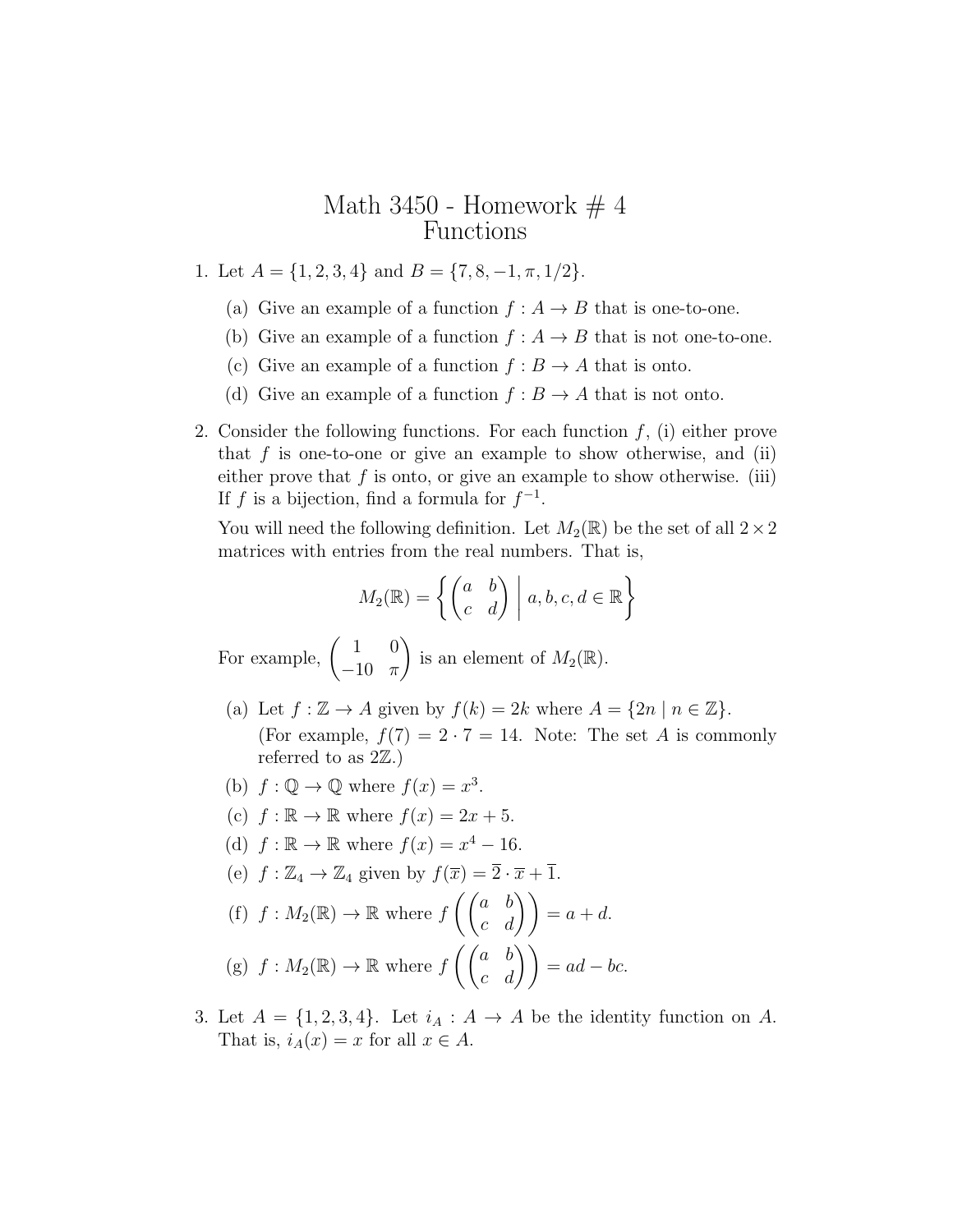- (a) Let  $f : A \to A$  where  $f(1) = 3$ ,  $f(2) = 1$ ,  $f(3) = 2$ , and  $f(4) = 4$ . Draw a picture of f. Draw a picture of  $f^{-1}$ . Show that  $f \circ f^{-1} = i_A$ and  $f^{-1} \circ f = i_A$ .
- (b) Let  $g : A \to A$  where  $g(1) = 1$ ,  $g(2) = 3$ ,  $g(3) = 4$ , and  $g(4) = 2$ . Draw a picture of g. Draw a picture of  $g^{-1}$ . Show that  $g \circ g^{-1} = i_A$ and  $g^{-1} \circ g = i_A$ .
- 4. Let a and n be integers with  $n \geq 2$ . Define  $f_a : \mathbb{Z}_n \to \mathbb{Z}_n$  by  $f_a(\overline{x}) = \overline{a} \cdot \overline{x}$ .
	- (a) Prove that  $f_a$  is a well-defined function.
	- (b) Draw a picture of  $f_4$  when  $n = 6$ .
	- (c) Draw a picture of  $f_2$  when  $n = 3$ .
	- (d) Prove that  $f_c \circ f_d = f_{cd}$ .
	- (e) Prove that  $f_{cd} = f_{dc}$  for all integers c and d.
	- (f) Prove: If  $y \equiv w \pmod{n}$ , then  $f_y = f_w$ .
	- (g) Prove that if  $gcd(a, n) > 1$ , then  $f_a$  is not a bijection. [Hint: Note that  $f_a(\overline{0}) = \overline{0}$ . Find  $\overline{k} \neq \overline{0}$  with  $f_a(\overline{k}) = \overline{0}$ .]
	- (h) Consider  $f_3: \mathbb{Z}_5 \to \mathbb{Z}_5$ . Find  $f_3^{-1}$  and express it in the form  $f_b$  for some integer b.
- 5. Consider the function  $f : \mathbb{Z}_n \to \mathbb{Z}_n$  given by  $f(\overline{x}) = \overline{x}^2$ .
	- (a) Prove that  $f$  a well-defined function.
	- (b) Draw a picture of f when  $n = 5$ .
	- (c) Draw a picture of f when  $n = 6$ .
	- (d) Prove that if  $n > 2$  then f is not one-to-one.
- 6. Let  $f: \mathbb{Q} \to \mathbb{Z}$  be defined by  $f(m/n) = m$ . For example,  $f(2/9) = 2$ and  $f(5/10) = 5$ . Is f a well-defined function? If so prove it. If not explain why not.
- 7. Let *n* be an integer with  $n \geq 2$ . Let *a* be an integer. Define  $g_a : \mathbb{Z}_n \to$  $\mathbb{Z}_n$  by the formula  $g_a(\overline{x}) = \overline{x} + \overline{a}$ .
	- (a) Prove that  $g_a$  is well-defined.
	- (b) Draw a picture of  $g_3$  and  $g_2$  when  $n = 4$ .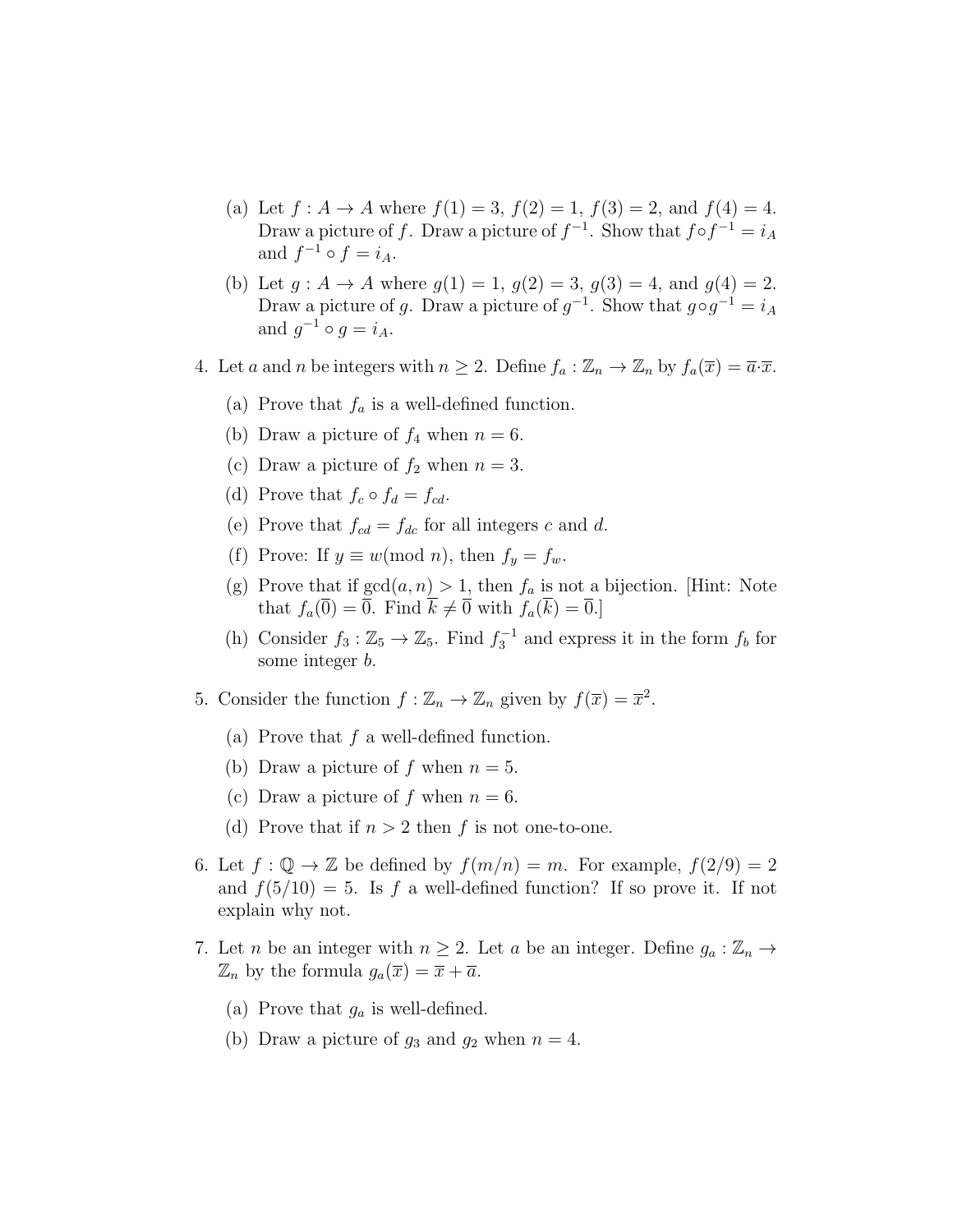- (c) Compute and draw a picture of  $g_3 \circ g_2$  and  $g_2 \circ g_3$  when  $n = 4$ .
- (d) Prove that  $g_a$  is a bijection for any n.
- (e) Find a formula for  $g_a^{-1}$ .
- 8. Give an example of  $f : A \to B$  and  $g : B \to C$  where the following are true:
	- (a) f is not onto, but  $g \circ f$  is onto.
	- (b) g is not one-to-one, but  $g \circ f$  is one-to-one.
- 9. Suppose that  $f: A \to B$  and  $q: B \to C$ . Prove: If f is not one-to-one, then  $g \circ f$  is not one-to-one.
- 10. Suppose that  $f: A \to B$  and  $g: B \to C$ . Prove: If g is not onto, then  $g \circ f$  is not onto.
- 11. Let  $n \geq 2$  be an integer. Consider the reduction mod  $n \text{ map } \pi_n : \mathbb{Z} \to$  $\mathbb{Z}_n$  given by the formula  $\pi_n(x) = \overline{x}$ . For example,  $\pi_6(2) = \overline{2}$  and  $\pi_6(18) = \overline{18} = \overline{0}$  since  $18 \equiv 0 \pmod{6}$ .
	- (a) Calculate  $\pi_6(-1)$ ,  $\pi_6(10)$ ,  $\pi_6(7)$ , and  $\pi_6(-17)$ . Draw a picture of the  $\pi_6$  map. Is  $\pi_6$  one-to-one? Is  $\pi_6$  onto?
	- (b) Let  $X = \{1, 17, -5, 102, -13\}$ . Calculate  $\pi_6(X)$ .
	- (c) Let  $Y = {\overline{0}}$ . Prove that  $\pi_6^{-1}(Y) = \{ 6k \mid k \in \mathbb{Z} \}.$
	- (d) Let  $Y = {\overline{1}}$ . Prove that  $\pi_6^{-1}(Y) = \{6k + 1 \mid k \in \mathbb{Z}\}.$
	- (e) What is  $\pi_6^{-1}(\{\overline{0},\overline{3}\})$  equal to? Prove your answer.
- 12. Let  $A = \mathbb{N} \cup \{0\} = \{0, 1, 2, 3, 4, 5, 6, 7, \ldots\}$ . Let  $f : A \times A \rightarrow A$  where  $f(m, n) = m^2 + n^2$ .
	- (a) Calculate  $f(3,5)$ ,  $f(1,1)$ , and  $f(2,1)$ .
	- (b) Let  $C = \{(0, 0), (1, 10), (2, 5)\}\)$ . Calculate  $f(C)$ .
	- (c) Let  $B = \{1, 2, 3, 4\}$ . Find  $f^{-1}(B)$ .
	- (d) Show that  $f$  is not one-to-one.
	- (e) Show that  $f$  is not onto.
- 13. Let  $f : \mathbb{R} \to \mathbb{R}$  where  $f(x) = x^2 2$ .